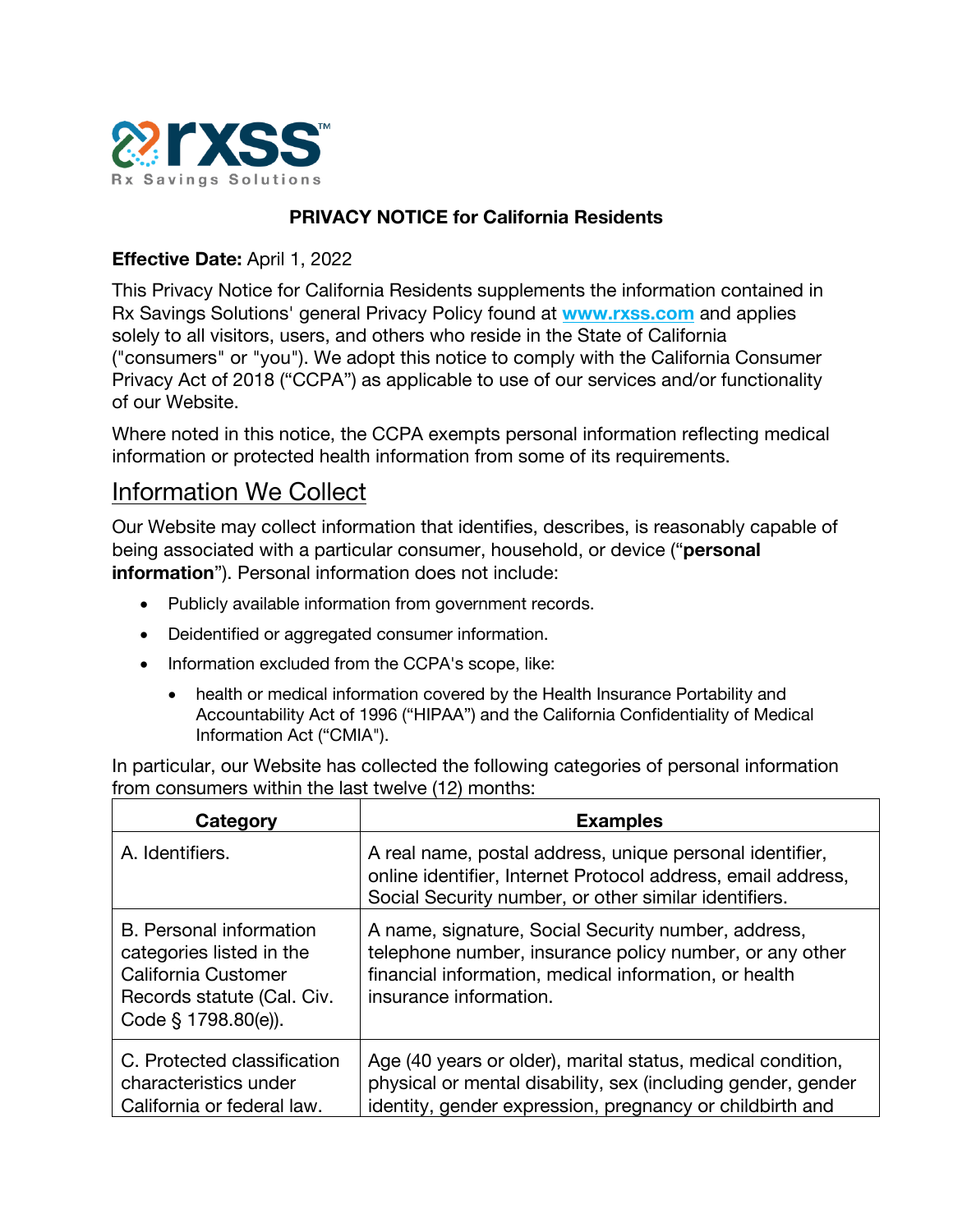|                                                   | related medical conditions), genetic information (including<br>familial genetic information).                                  |
|---------------------------------------------------|--------------------------------------------------------------------------------------------------------------------------------|
| F. Internet or other similar<br>network activity. | Browsing history, search history, information on a<br>consumer's interaction with a website, application, or<br>advertisement. |
| G. Geolocation data.                              | Physical location or movements.                                                                                                |

# Use of Personal Information.

We may use or disclose the personal information we collect for one or more of the following purposes:

- To fulfill or meet the reason you provided the information.
- To provide, support, personalize, and develop our Website, products, or services.
- To create, maintain, customize, and secure your account with us.
- To provide you with support and to respond to your inquiries, including to investigate and address your concerns and monitor and improve our responses.
- To help maintain the safety, security, and integrity of our Website, products or services.
- To respond to law enforcement requests and as required by applicable law.
- As described to you when collecting your personal information or as otherwise set forth in the CCPA.

We will not collect additional categories of personal information or use the personal information we collected for materially different purposes without providing you notice or where required obtaining your consent.

# Sharing Personal Information.

We may share your personal information by disclosing it to a third party for a business purpose. We only make these business purpose disclosures under written contracts that describe the purposes, require the recipient to keep the personal information confidential, and prohibit using the disclosed information for any purpose except performing the contract. In the preceding twelve (12) months, we disclosed personal information for a business purpose releated specifically to performing prescription saving software services in fulfillment of business associate obligations under HIPAA.

We do not sell personal information. The CCPA prohibits any third parties we contract with from selling your personal information unless you receive explicit notice and an opportunity to opt-out of further sales. Additionally, we do not sell deidentified information or patient information exempt from the CCPA to third parties.

# Your Rights and Choices.

The CCPA provides consumers (California residents) with specific rights regarding their personal information.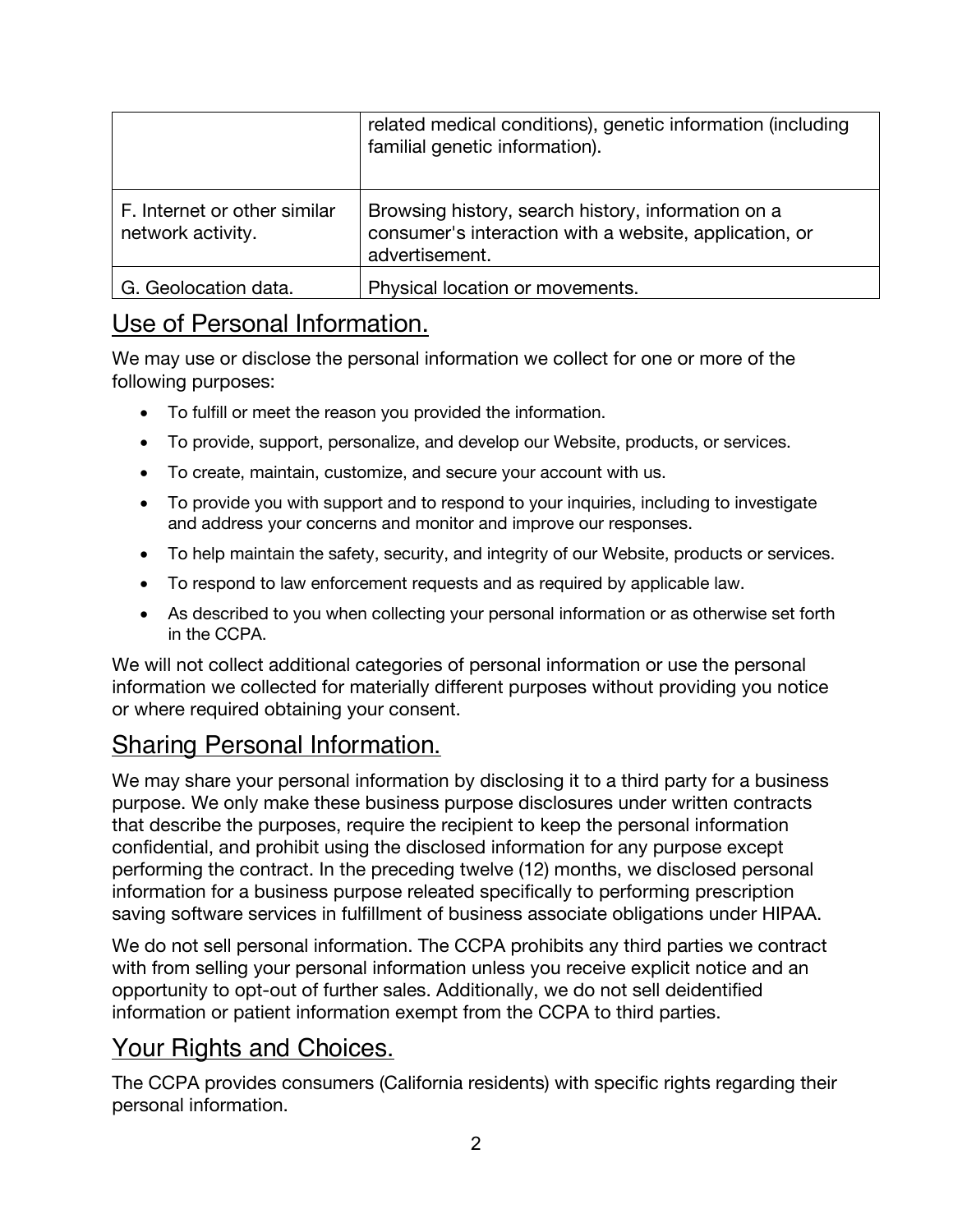#### Right to Know and Data Portability

You have the right to request that we disclose certain information to you about our collection and use of your personal information over the past 12 months. Once we receive and confirm your identity, we will disclose to you:

- The categories of personal information we collected about you.
- The categories of sources for the personal information we collected about you.
- Our business or commercial purpose for collecting or selling that personal information.
- The categories of third parties with whom we share that personal information.
- The specific pieces of personal information we collected about you.

#### Right to Delete

You have the right to request that we delete any of your personal information that we collected from you and retained, subject to certain exceptions. Once we receive your request and confirm your identity, we will review your request to see if an exception allowing us to retain the information applies. We may deny your deletion request if retaining the information is necessary for us to comply with HIPAA or other applicable legal obligations. If feasible, we will delete or deidentify personal information not subject to an exception from our records.

#### Exercising Your Rights to Know or Delete

To exercise your rights described above, please submit a request by either:

- Calling us at 1-800-268-4476.
- Emailing us at privacyofficer@rxss.com.

Only you, or someone legally authorized to act on your behalf, may make a request to know or delete related to your personal information. You may also make a request to know or delete on behalf of your minor child.

You may only make a request to know twice within a 12-month period. Your request to know or delete must:

- Provide sufficient information that allows us to reasonably verify you are the person about whom we collected personal information or an authorized representative.
- Describe your request with sufficient detail that allows us to properly understand, evaluate, and respond to it.

#### Response Timing and Format

We will confirm receipt of your request within ten (10) business days. We endeavor to respond to a verifiable consumer request within forty-five (45) days of its receipt. If we require more time (up to 45 days), we will inform you of the reason and extension period in writing.